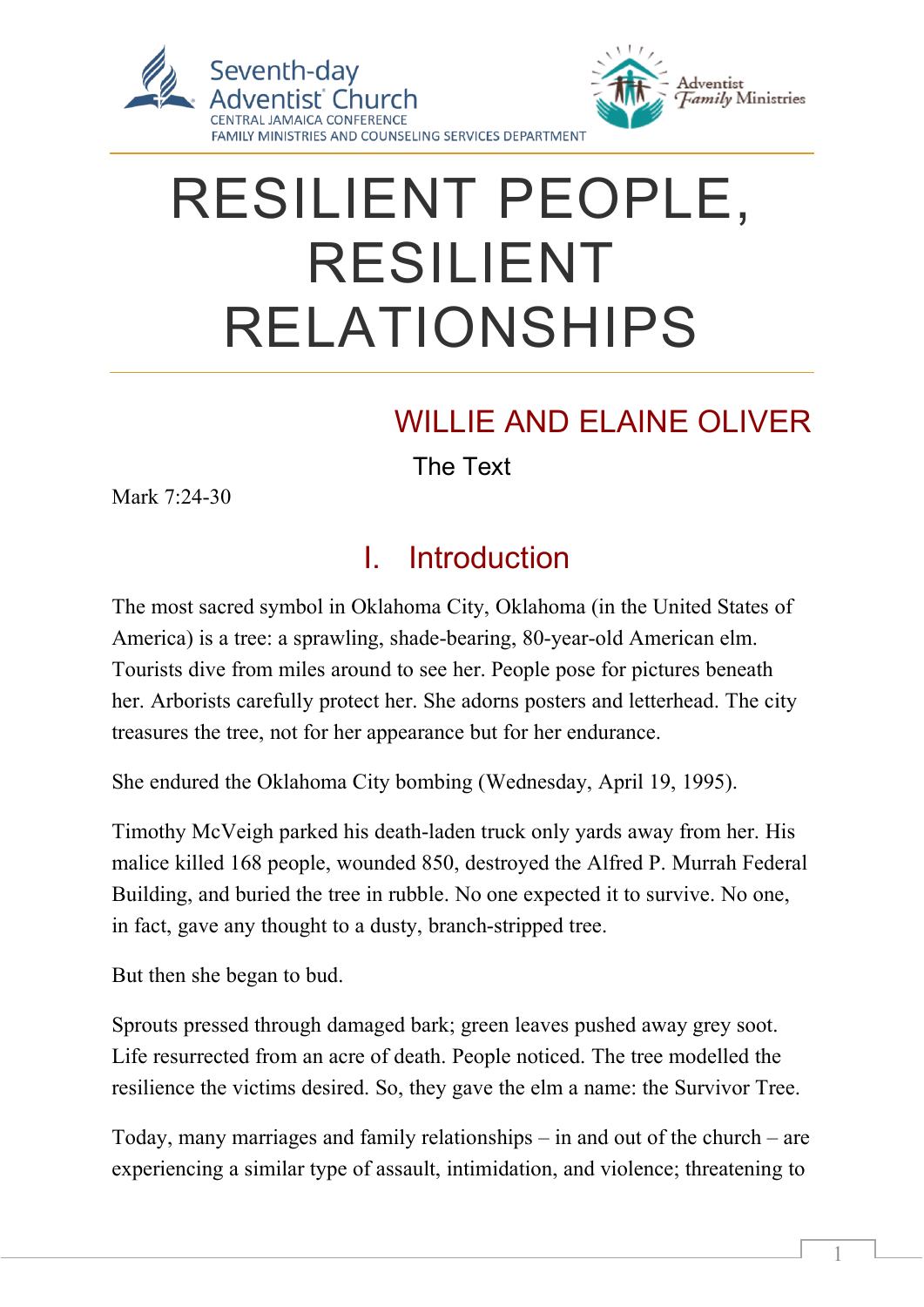



destroy their very existence. Yet, like the resilient *Survivor Tree* in Oklahoma City we must find them, help them, and nurture them back to emotional, physical, and spiritual health, regardless of who they are, what they look like, where they come from, and what they own. We must help them to survive and thrive and be accepted into the family of God before it is too late.

Our topic today is titled, *Resilient People, Resilient Relationships. Let us pray.*

#### II. The Text: Mark 7:24-30 (A Gentile Shows Her Faith)

*<sup>24</sup> From there He arose and went to the region of Tyre and Sidon. And He entered a house and wanted no one to know it, but He could not be hidden. <sup>25</sup> For a woman whose young daughter had an unclean spirit heard about Him, and she came and fell as His feet. <sup>26</sup> The woman was a Greek, a Syro-Phoenician by birth, and she kept asking Him to cast the demon out of her daughter. <sup>27</sup> But Jesus said to her, 'Let the children be filled first, for it is not good to take the children's bread and throw it to the little dogs.' <sup>28</sup> And she answered and said to Him, 'Yes, Lord, yet even the little dogs under the table eat from the children's crumbs.' <sup>29</sup> The He said to her, 'For this saying go your way; the demon has gone out of your daughter.' <sup>30</sup> And when she had come to her house, she found the demon gone out, and her daughter lying on the bed." NJKV*

#### III. Explication and Application

Dictionary.com offers the following definitions for resilient: "returning to the original form or position after being bent, compressed, or stretched." Also, "Recovering readily from illness, depression, adversity, or the like; buoyant." Like a tennis ball that gets hit at great speeds, yet, readily recovers its shape and is ready to face another menacing tennis racket.

The setting for the story in Mark 7:24-30 finds Jesus coming from having a major conflict with the religious leaders about ceremonial uncleanness when He encounters the Syrophoenician woman. As a rule, Jews didn't have contact with Gentiles because this made them ceremonially *unclean* according to their tradition. And even though Jesus was not in any way disregarding the important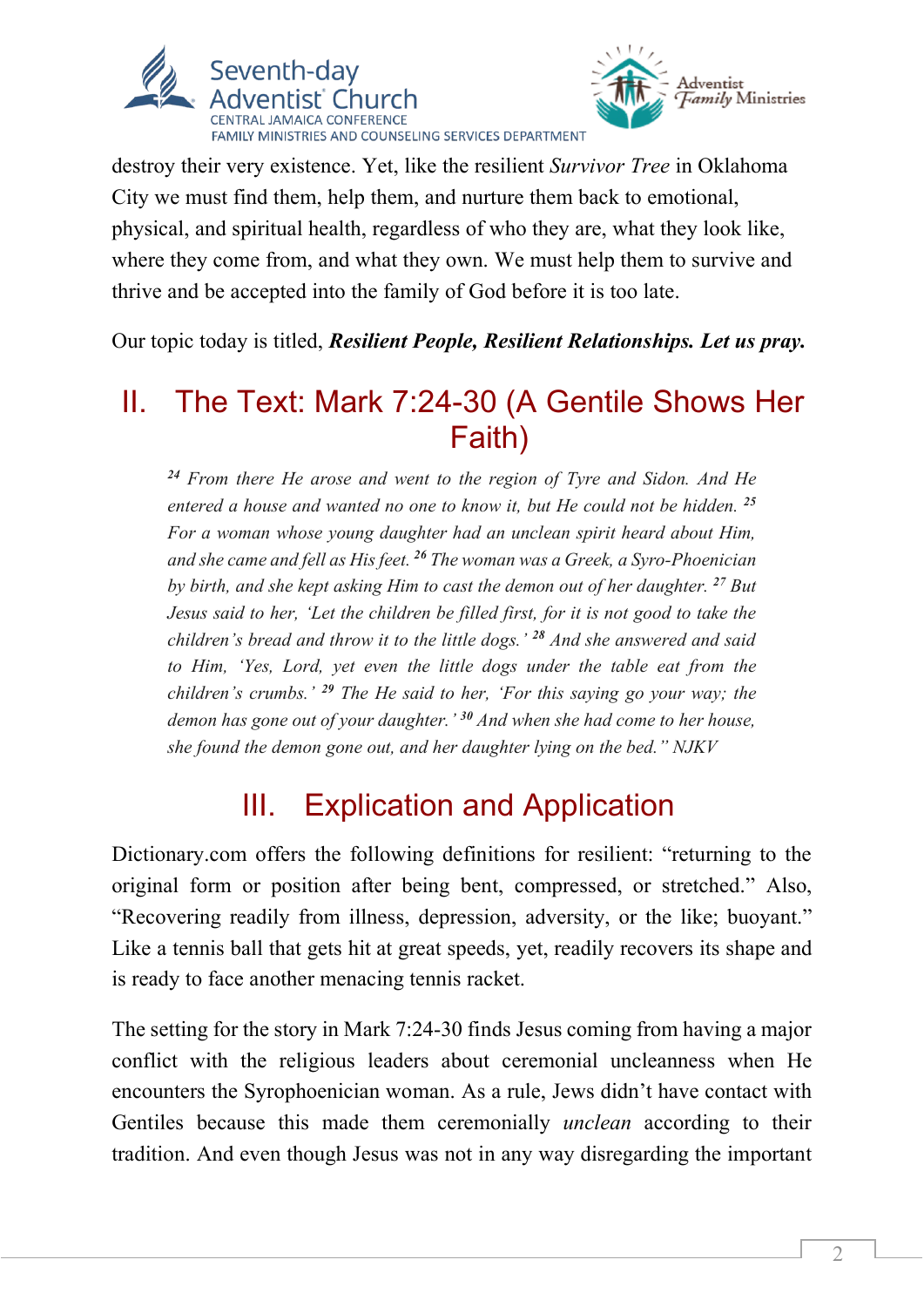



of the kind of food that was good to eat, HE shows by His example that what's in a person's heart – that which results in their actions towards others – is what truly matters. So, Jesus illustrates how ridiculous the tradition of the elders was when He takes the time to talk with this Gentle woman – the Syrophoenician – who was in great need.

By using this story, Mark makes the point that God's mission of salvation includes Gentiles. That the gospel of God's love and kingdom are not limited to Israel, even though Jesus indicated that Israel must have the first opportunity. The truth is Mark's motive for using the example of the Syrophoenician woman in this passage is because he wanted his Roman (Gentile) readers to understand that the good news of salvation was for everyone, including them. That message is still true for us today.

Reading the narratives of the Gospels very carefully will lead us to recognize that only once before had Jesus crossed over into Gentile territory – in Mark 5:1-20 when He met a demon-possessed man in the country of the Gadarenes on the eastern side of the Sea of Galilee. However, this time Jesus appears to stay in the region for some time. He had travelled to Phoenicia – which is present-day Lebanon - where the city of Tyre was location, without an obvious public ministry agenda in mind. The biblical account seems to indicate that Jesus was looking for a place to rest with His disciples and to escape the persecution of the religious leaders who were always following Him. He knew the scribes and Pharisees did not want to defile themselves by going to Gentile territory. Yet, despite His efforts to get some rest, Jesus was unable to keep His presence in the region a secret.

It is important to observe how God's providence works in His mission to "seek and save the lost" (Luke 19:10), despite the barriers erected by the social customs of His day. While it is true Jesus was attempting to get some rest with His disciples after a difficult time with church leaders who had twisted God's plans to suit their preferences; it should not escape our attention that the major focus of Jesus was to always alleviate the pain of people and give them access to His lifegiving presence. Ellen White describes this scene in *The Desire of Ages* by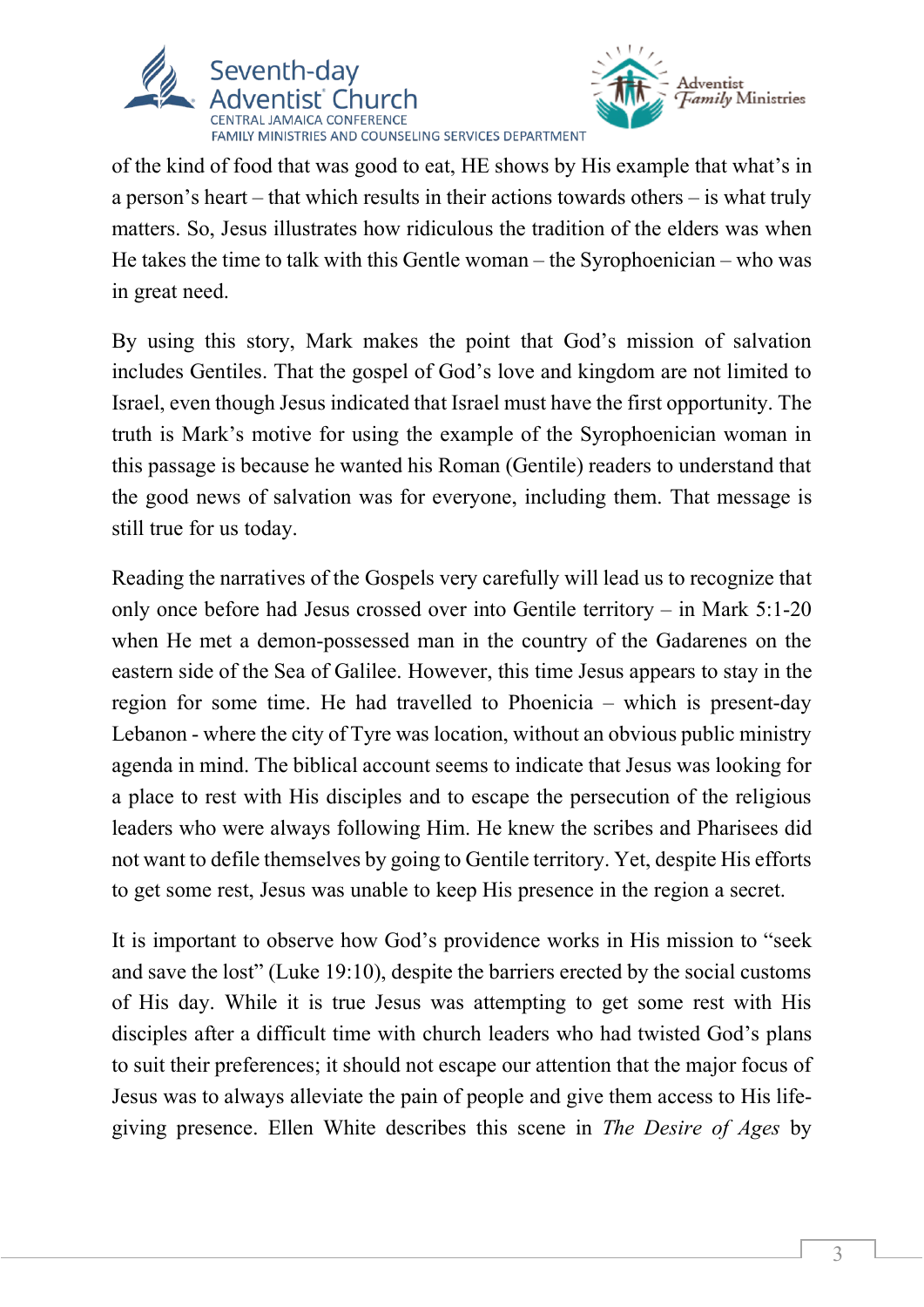



stating: "In coming to this region He hoped to find the retirement He had failed to secure at Bethsaida. Yet this was not His only purpose in taking this journey."

Matthew Henry – the great English Bible expositor of the  $17<sup>th</sup>$  century – describes what is taking place with Jesus while in the region of Tyre and Sidon when he suggests:

*"How graciously he was pleased to manifest himself, notwithstanding. Though he would not carry a harvest of miraculous cures into those parts, yet, it should seem, he came on purpose to drop a handful, to let fall this one which we have here an account of. He could not be hid; for, though a candle may be put under a bushel, the sun cannot. Christ was too well known to be long incognito-hid, anywhere; the oil of gladness which he was anointed with, like ointment of the right hand, would betray itself, and fill the house with its odours. Those that had only heard this fame could not converse with him, but they soon say, "This must be Jesus.""*

Interestingly, the rules the religious leaders had put in place to separate themselves from other people rather than allowing God to use them as instruments of His grace to those in great need unquestionably make this story provocative in the Gospels. Ethnic divisions, prejudice, and social separation, seem to be more important to these church leaders than accomplishing God's purpose for calling Israel as His special people. We must admit, though, that the encounter of the Syrophoenician woman with Jesus breaks all kinds of social boundaries and customs as seen through the perspective of the Jewish leaders. "In the thinking of first-century Palestine this woman had a number of inabilities. She was a Gentle, a woman, and perhaps a single parent. But none of those factors kept her from approaching Jesus for help, or from engaging in a challenging conversation with Him." The Syrophoenician woman demonstrates remarkable resilience in the face of overwhelming odds.

Giving a more complete description to the context of the central character unfolding in the story, Ellen White shares:

*"The people of this district were of the old Canaanite race. They were idolaters, and were despised and hated by the Jews. To this class belonged the woman who now came to Jesus. She was a heathen, and was therefore excluded from*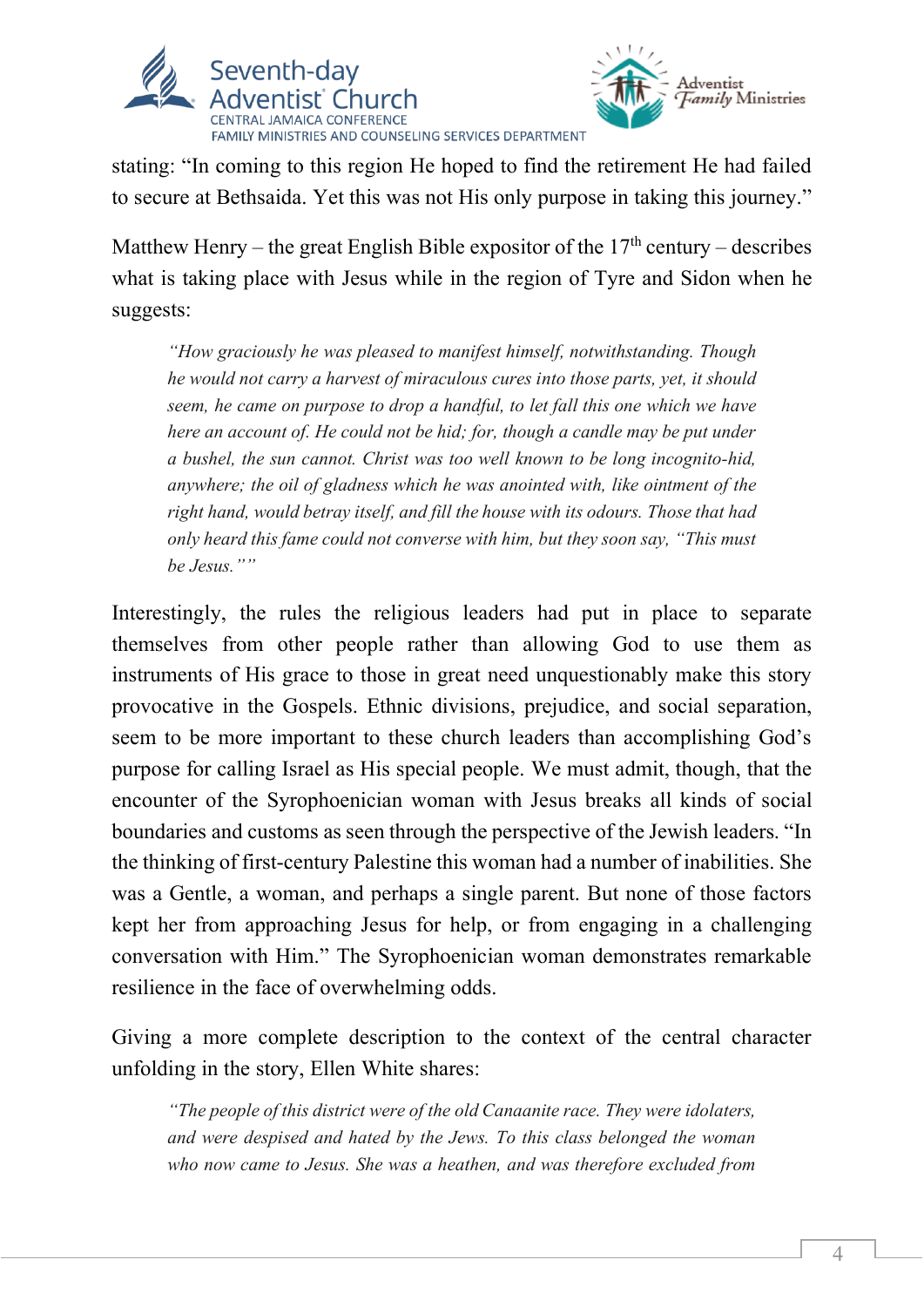



FAMILY MINISTRIES AND COUNSELING SERVICES DEPARTMENT

*the advantages which Jews daily enjoyed. There were many Jews living among the Phoenicians, and the tidings of Christ's work had penetrated to this region. Some of the people had listened to His words and had witnessed His wonderful works. This woman had heard of the prophet, who, it was reported, healed all manner of diseases. As she heard of His power, hope sprang up in her heart. Inspired by a mother's love, she determined to present her daughter's case to Him. It was her resolute purpose to bring her affliction to Jesus. He must heal her child. She had sought help from the heathen gods, but had obtained no relief. And at time she was tempted to them, what can this Jewish teacher do for me? But the word had come, He heals all manner of diseases, whether those who come to Him for help are rich or poor. She determined not to lose her only hope."*

What becomes abundantly clear in the text – to the discerning Bible reader – is that "the desperate need of her daughter and her radical faith in God's goodness caused her to humble herself before Jesus – falling at His feet – and risked crossing all kinds of social barriers." The Syrophoenician woman, no doubt, knew about Jesus and believed He was a prophet sent from God. In Mark chapter 3, Jesus healed a man with a withered hand on the Sabbath. The Pharisees were angry about what Jesus did and went out immediately to plot with the Herodians to destroy Him. Mark 3:7, 8 gives us clues about how the woman may have known about Jesus. The text shares: "But Jesus withdrew with His disciples to the sea. And a great multitude from Galilee followed Him, and from Judea and Jerusalem and Idumea and beyond the Jordan; *and those from Tyre and Sidon*, a great multitude, when they heard how many things He was doing, came to Him." Here is a tangible clue of how the woman may have found out about Jesus. Perhaps a cousin or a friend of the Syrophoenician woman had been in the crowd that had witnessed the power of God in Jesus and came back to Tyre and Sidon with news about the Rabbi from Galilee.

In vs. 26, we encounter the conversation between Jesus and the Syrophoenician woman – most likely in Greek, rather than Aramaic – according to several commentators. Although not Green by birth (since she was Syrophoenician), she evidently had been Hellenized in her culture and language, the reason the text refers to her as being Greek. "Let the children be filled first," Jesus says to her in vs. 27, "for it is not good to take the children's bread and throw it to the little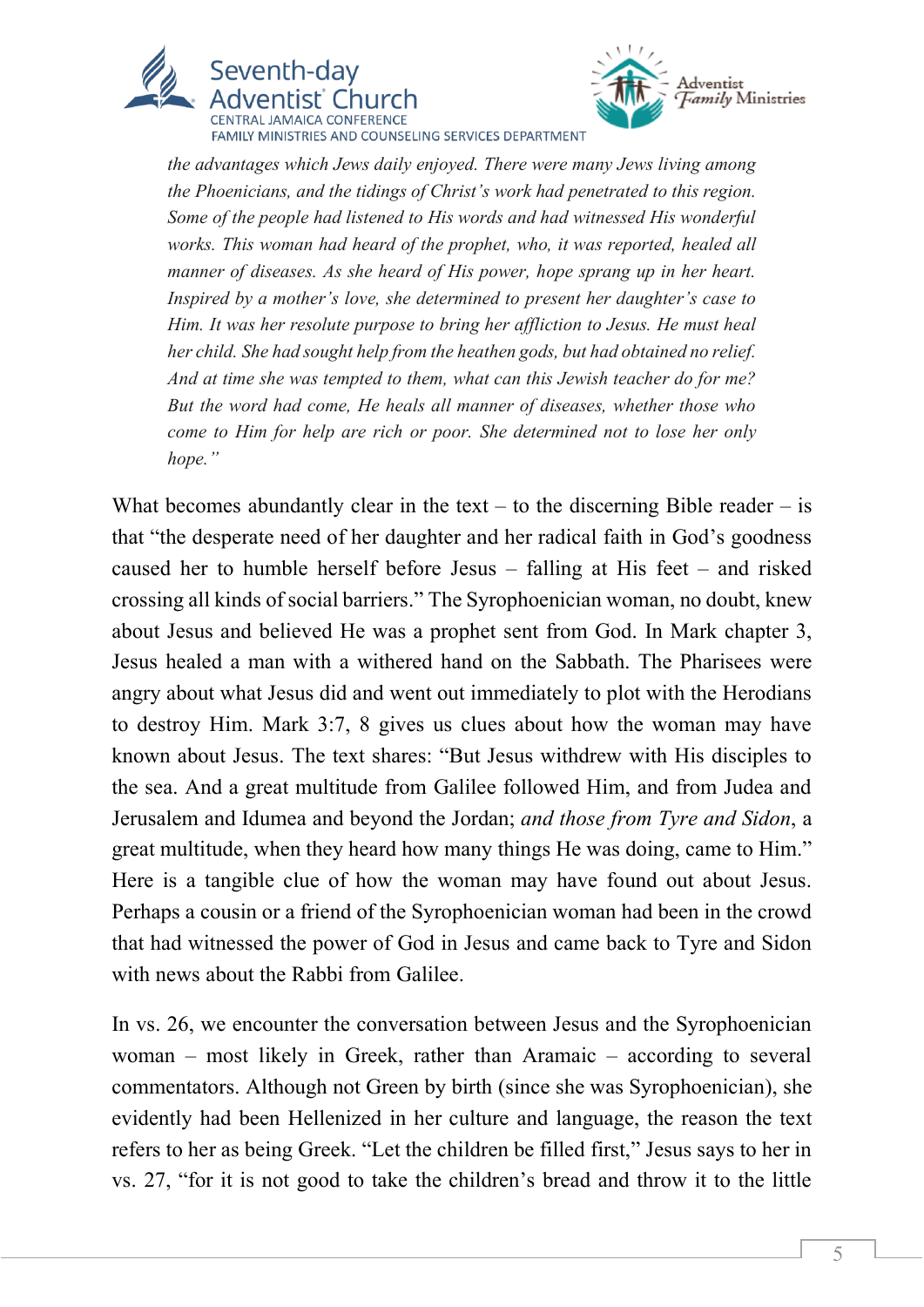



dogs." The language Jesus uses in His conversation with the woman sounds like fighting words. These words were really demeaning, degrading, and hurtful. But the Syrophoenician woman demonstrates incredible resilience, as she remains focused on the objection of her mission – the healing of her daughter from an unclean spirit.

Jews often used the word 'dogs' to refer to Gentiles. And although it seems out of character for Jesus to do so, He almost certainly used the term in the same way. The obvious meaning was to point out that Jews took precedence over Gentiles during the time of the ministry of Jesus. Yet, Jesus somewhat softens the harshness by using the diminutive form of dogs, which could be translated as 'puppies,' with reference to house pets rather than the scavengers on the streets. The seeming roughness of Jesus' words could have served to test the woman's faith. Yet, she holds fast to her motivation for coming.

Commenting on the out-of-character response of Jesus to a woman in pain and torment, Ellen White says in *The Desire of Ages* (p. 401): "Although this answer appeared to be in accordance with the prejudice of the Jews, it was an implied rebuke to the disciples, which they afterward understood as reminding them of what He had often told them,--that He came to the world to save all who would accept Him."

Despite the seemingly sarcastic, cynical, and biting response of Jesus to the Syrophoenician's request to cast the demon out of her daughter (vs. 26); her faith would not be deterred. In fact, her resilience – recovering readily from adversity – she remains steadfast, in what may be dramatized by the words of the negro spiritual sang by James Cleveland, that says: "I don't feel no ways tired, I've come too far from where I started from. Nobody told me that the road would be easy, I don't believe He brought me this far to leave me."

Jesus had left any opening by stating that the Gentiles would get their turn to hear the gospel and profit from his ministry. As far as the Syrophoenician was concerned, that time was now. In fact, it was time to *seize the moment* – carpe diem. She agreed with Jesus that Israel was first. But her radical faith refused to believe she was excluded. In fact, she answers in vs. 28: "Yes, Lord, yet even the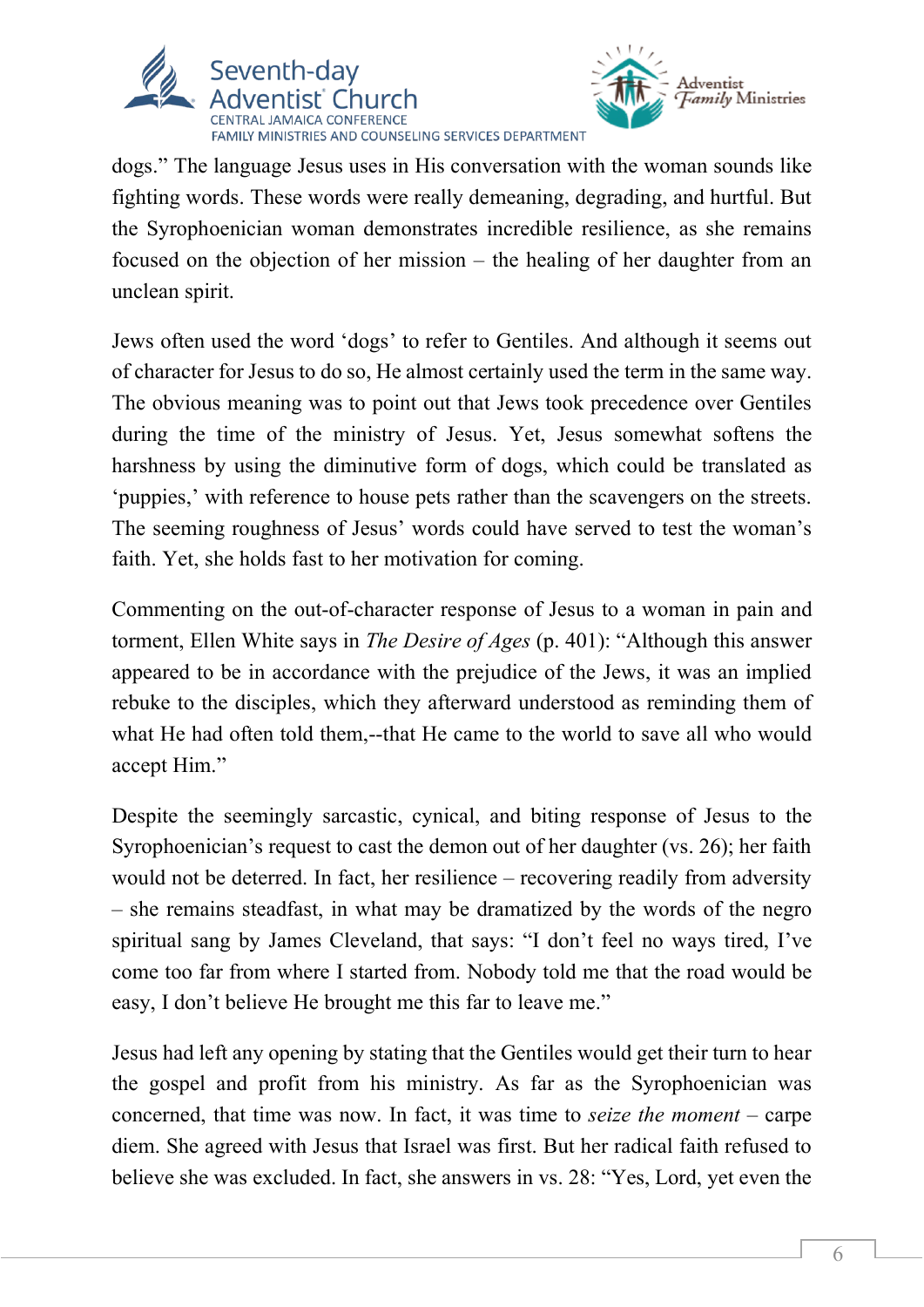



little dogs under the table eat from the children's crumbs." By responding in this way, she expressed persevering faith and belief in God's goodness. She sees the barriers of race, cultures, and gender as superficial issues in the face of her great need. The genuine requirement is authentic healing on the inside, and only the gospel can rise above the barriers to create such healing for this soul, desperate for her daughter's healing.

Demonstrating the dept of her faith in God, despite the social barriers between Jews and Gentiles; Jesus honours her resilience as we read in vs. 29: "For this saying go your way"; He says to her, "the demon has gone out of your daughter."

Contrasting the resilience and profound faith of the Syrophoenician woman with the superficial spirituality demonstrated by the scribes and Pharisees, Ellen White shares:

*"Jesus had just departed from His field of labor because the scribes and Pharisees were seeking to take His life. They murmured and complained. They manifested unbelief and bitterness, and refused the salvation so freely offered them. Here Christ meets one of an unfortunate and despised race, that has not been favored with the light of God's word; yet she yields at once to the divine influence of Christ, and has implicit faith in His ability to grant the favor she asks. She begs for the crumbs that fall from the Master's table. If she may have the privilege of a dog, she is willing to be regarded as a dog. She has no national or religious prejudice or pride to influence her course, and she immediately acknowledges Jesus as the Redeemer, and as being able to do all she asks of Him."*

The highpoint of this story is found in vs. 30 that says: "And when she had come to her house, she found the demon gone out, and her daughter lying on the bed." Hallelujah!!! Praise God from Whom all blessings flow!

The resilient faith of this unassuming, yet undeterred Syrophoenician woman, allowed the power of God to work on behalf of her household; healing her daughter from the unclean spirit that had tormented her. The Syrophoenician woman modelled in a clear way what it means to wrestle with God and not let Him go until He blesses you. She must have known something about Jacob's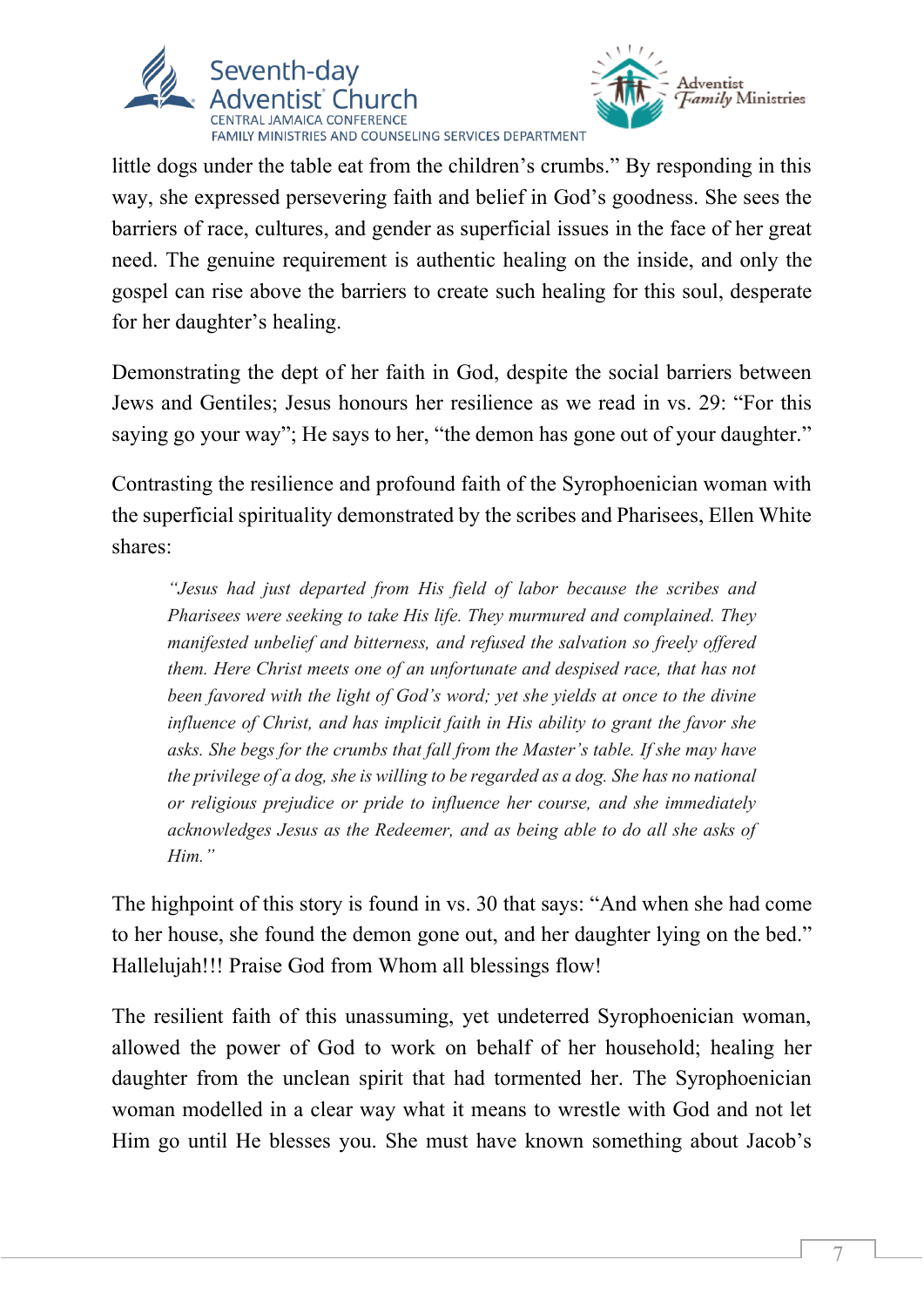



story in Genesis 32:26, where he cries out as he wrestles with the angel of God: "I will not let You go unless You bless me!"

#### IV. Conclusion

The opposite of depression isn't happiness, writes Peter D. Kramer in his book *Against Depression*. The opposite of depression is resilience. It's not the absence of guilt and sadness, but it is the ability to find a path away from those feelings. Jesus frees us to be resilient and to find the path to abundant life.

The challenge before us today, as persons who have been favoured with a knowledge of God's salvation and grace, is to do something to represent the real purpose of our faith. How we can be resilient people with resilient relationships. We must determine not to be like the scribes and Pharisees – majoring in the minors – when people are dying of COVID-19, and so many families are in deep and dangerous despair. We must not allow ourselves to be held back by matters of minor important like cultural, ethnic, and racial biases that tend to separate us from the people in need of our care and regard.

People of God, it is almost midnight in the history of our world. We must be serious about taking advantages of the opportunities given to us by God to introduce Jesus to our neighbours, relatives, and friends. Rather than squandering opportunities that come our way, we must intentionally determine to be salt and light to Syrophoenicians in our circles of influence who are floundering in darkness and despair every day.

There are women and men, husbands and wives, mothers and fathers, parents and children, widows and divorcees, grandparents and single adults who need our support and interest in their brokenness and pain. Behaving like the scribes and Pharisees – arguing about useless dogmas, conspiracy theories and political ideologies – will render us ineffective, fruitless, and unproductive, like salt that has lost its flavour (Luke 14:34). So, it is time to wake up from our slumber and sleep. It is time to make up our minds and say to ourselves in the strength of the Lord: "I Will God with My Family" to the Tyres and Sidons of my specific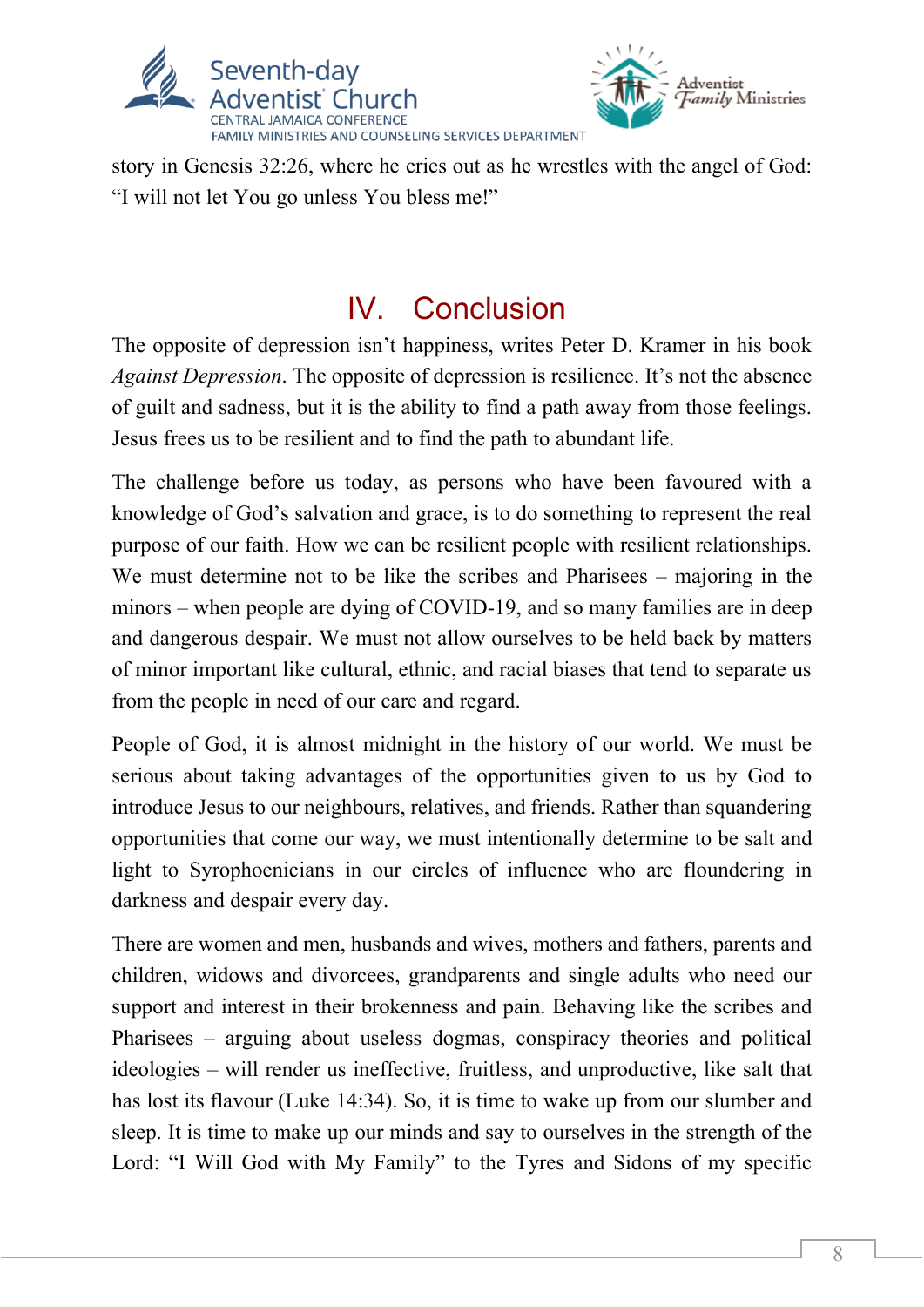



context, trusting in God's providence, power, and grace to send a resilient Syrophoenician who is looking for a miracle to rid her family of the grip of the evil one, and find deliverance in the Christ we claim to know, through the assistance of our love and concern.

May we, like the Syrophoenician woman, find the path to Jesus, and with unfaltering resilience, beg for the crumbs of His blessings. May we also be eager to share the blessings we have received with joy and delight to wondering seekers in need of God's saving love and grace. Then we will be able to join in singing that powerful hymn of the church:

> *<sup>1</sup> I love to tell the story of unseen things above, Of Jesus and his glory, of Jesus and his love. I love to tell the story, because I know 'tis true; it satisfies my longings as nothing else can do.*

#### *Refrain*

*I love to tell the story, 'twill be my theme in glory, to tell the old, old story of Jesus and his love.*

*<sup>2</sup> I love to tell the story; more wonderful it seems than all the golden fancies of all our golden dreams. I love to tell the story, it did so much for me; and that is just the reason I tell it now to thee.*

*<sup>3</sup> I love to tell the story; 'tis pleasant to repeat what seems, each time I tell it, more wonderfully sweet. I love to tell the story, for some have never heard the message of salvation from God's own holy Word.*